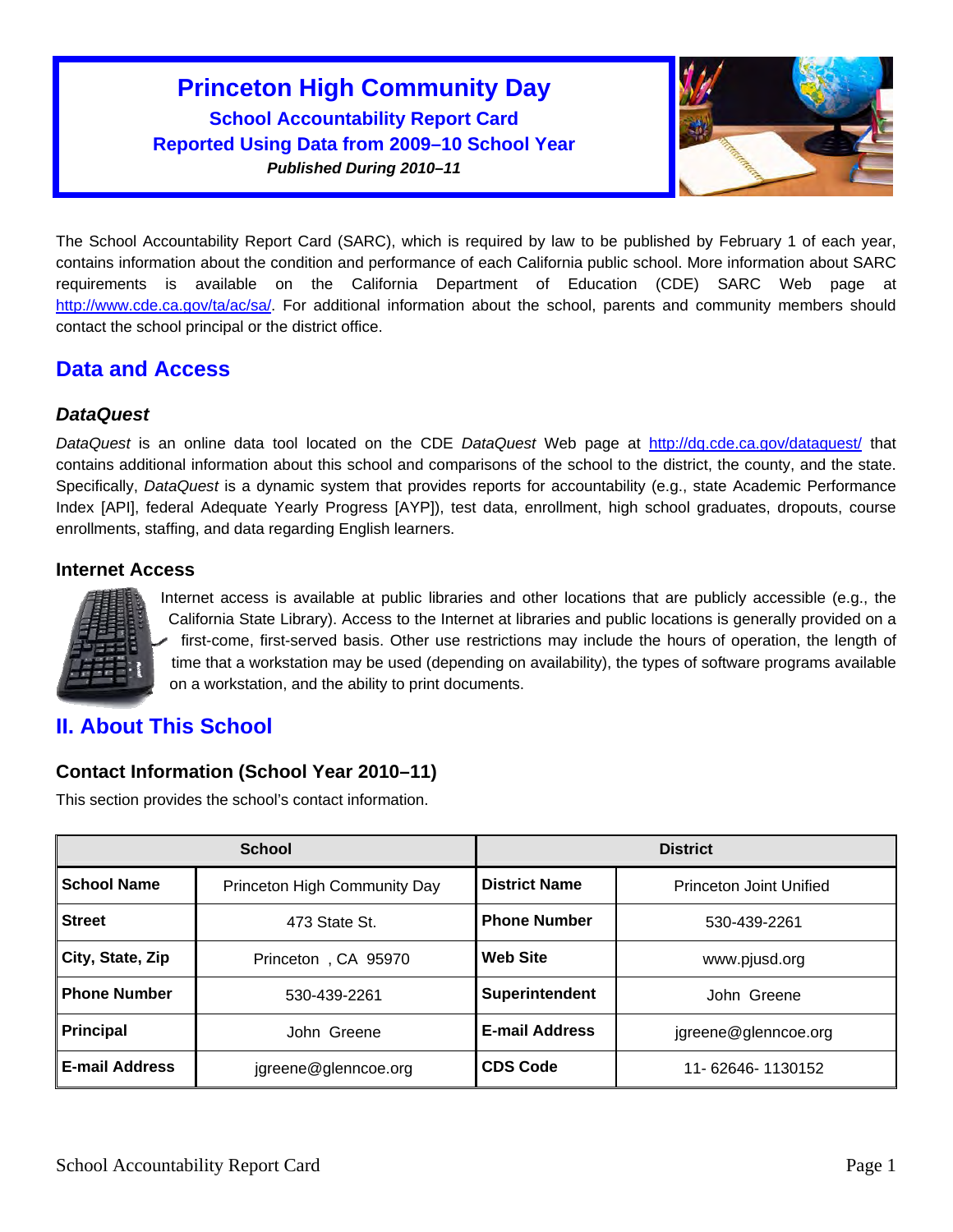### **School Description and Mission Statement (School Year 2009–10)**

This section provides information about the school, its programs, and its goals.

#### **School Profile**

Princeton Junior-Senior High School (PHS) and the Princeton High Community Day School (CDS) are located in Princeton California, an unincorporated farming community, which lies on the county line bordering Colusa and Glenn Counties and is nestled along the beautiful Sacramento River on State Highway 45. The local community depends upon the cultivation and sales of rice, walnuts, almonds and other farming crops. Most of our local students come from either farm owning families or from families that work on farms in or around Princeton. The school population, by current standards, is small with approximately 120 students in grades 7-12. Of that number, approximately 48 students, for a variety of reason, attend school in Princeton on inter-district transfer agreements from other nearby schools by parent request. The school culture is enhanced by a diverse student population consisting of approximately 48% Caucasian, 47% Hispanic, 4 percent Native American, and 1% Asian students. Currently nearly 63% of our school population in grades 7-12 participates in the free or reduced lunch program. Both schools serve students in grades seven through twelfth grade and follow a traditional 180 school day calendar. At the beginning of the 2007-08 school year, 114 students were enrolled which included 10 students that qualified for English Learner support. In 2008-09 the student enrollment at the JSH and CDS increased to 118 with 12 students. In 2009-10 the new school year opened with 112 students and 11 students who qualified for English Learner support, a slight decline from the previous year.

We believe that Princeton Junior/Senior High School is a safe place for learning and participating in extra curricular areas. Our school wide discipline plan appears to be extremely effective; hence, our suspensions are down are down and the number of students serving after school detention also has decreased from the previous year. We've had no expulsions in the past three years. Our campus is physically small and easy to supervise, another reason why we have an unusually safe school. The school culture is shaped, in part, by local farming beliefs and interests, and perpetuated through various programs, activities, and course work. The majority of Princeton students participate in 4-H and or FFA classes and various leadership building activities. Our students also participate in county sponsored activities such as the county-wide spelling bee, science fairs, and writer's workshops. Students are encouraged to participate in extracurricular activities. Currently, the district offers competitive athletics for students in football, baseball, basketball, volleyball, softball and swimming. Students also participate in student government where they can develop and hone their leadership skills and develop our school-wide activity schedule. At the beginning of this school year Student Leadership was added to the curriculum, a course designed to better prepare future leaders.

Princeton Junior/Senior High School enjoys a very close relationship with parents and other community members, many of whom are Princeton graduates themselves. They show their involvement and support through a variety of meaningful ways. Parents routinely provide transportation to and from athletic and other extra-curricular events. They chaperone dances, take tickets at games, work in our snack bar, and help when asked, in classrooms. Many parents also volunteer to serve on our Site Council and the WASC Focus Group. Our booster's club and the Princeton Community Eagles club continue to support academic and athletic/activity goals by raising money to offset the rising cost for these programs and for annual scholarships for deserving, graduating seniors as they pursue post high school goals.

While we are small and have only nine teachers, we believe that we still offer a well rounded education that parallels most other schools in our area, particularly the smaller ones. Our curriculum includes an AP course in English, CP core courses, General and Vocational Education courses and, next year, our plan is to offer AP courses in math and social science. Our API/APR scores have fluctuated, positively and negatively, over the past three years. This year, 2010, our scores increased significantly and we were successful in meeting API growth requirements by several points. However, we fell short on our AYP and plan to implement intervention services next year (2011) to address this deficiency. Each year high school seniors apply for, and are accepted, to quality colleges and universities. Many are the recipients of awards and scholarships form both Glenn and Colusa counties to help them in their pursuit of post-high school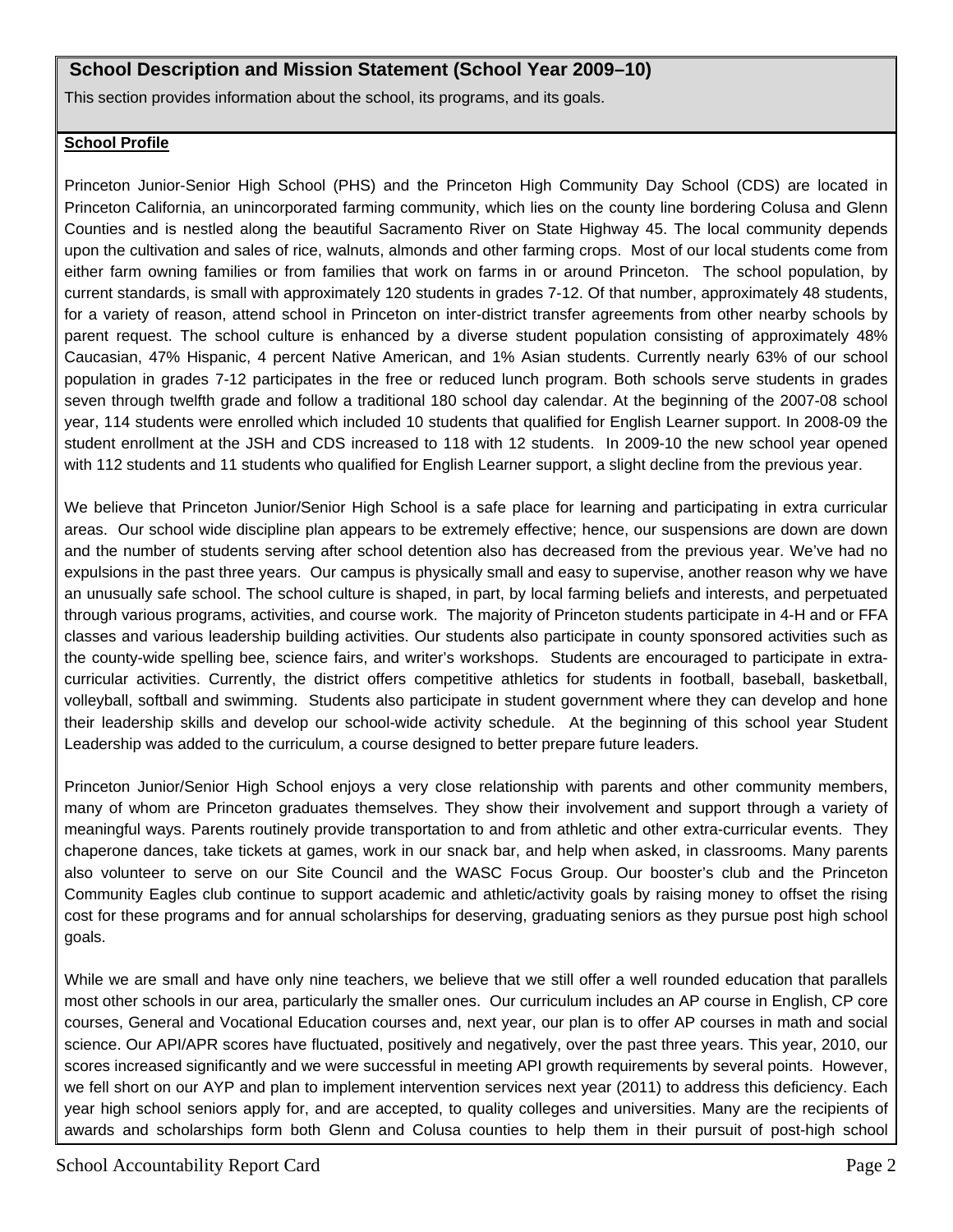education. Our drop out rate is extremely low; conversely, nearly all seniors graduate with a diploma, on time.

#### **School Mission**

The mission of Princeton High Community Day School, an ethnically diverse, rural school that respects individual differences, is to graduate students with the skills and knowledge to be lifelong learners, transition to higher education or the workplace and become productive members of society.

The implementation of a rigorous, dynamic, academic and career-technical curriculum will address career paths that will integrate technology, and be delivered in a partnership between an effective staff and the community.

#### **Principal's Message**

I would like to extend to both new and returning families a sincere welcome to Princeton Junior Senior High School and hope that the upcoming school year proves to be positive and rewarding for all students. I am also inviting you to explore the Princeton Junior Senior High School's annual School Accountability Report Card, a required document that provides valuable information about our school's instructional program, academic achievements, classroom materials, school safety, facilities, and staff.

Princeton High Community Day School provides a warm, stimulating environment where students are actively involved in the learning process in a rural setting with very attractive student/teacher ratios. Students receive a challenging, standards-based curriculum delivered by professional, dedicated and caring staff members.

Ongoing evaluation of student progress and achievement helps us refine the instructional program so students can achieve academic proficiency. We have made a commitment to provide the very best educational program possible for Princeton Unified School children, and welcome any suggestions or recommendations that will make our schools even stronger and more effective. Together through our hard work our students will be challenged to reach their maximum potential.



## **Opportunities for Parental Involvement (School Year 2009–10)**

This section provides information about opportunities for parents to become involved with school activities, including contact information pertaining to organized opportunities for parental involvement.

Parents are encouraged to become involved in their child's learning environment either by volunteering in the classroom, participating in a decision-making group, or simply attending school events. Parents stay informed on upcoming events and school activities through the school web site, the school marquee, and flyers. Contact Mrs. Martin or Mrs. Polito at (530) 439-2261 for more information on how to become involved in your child's learning environment.

Opportunities to Volunteer Classroom Helper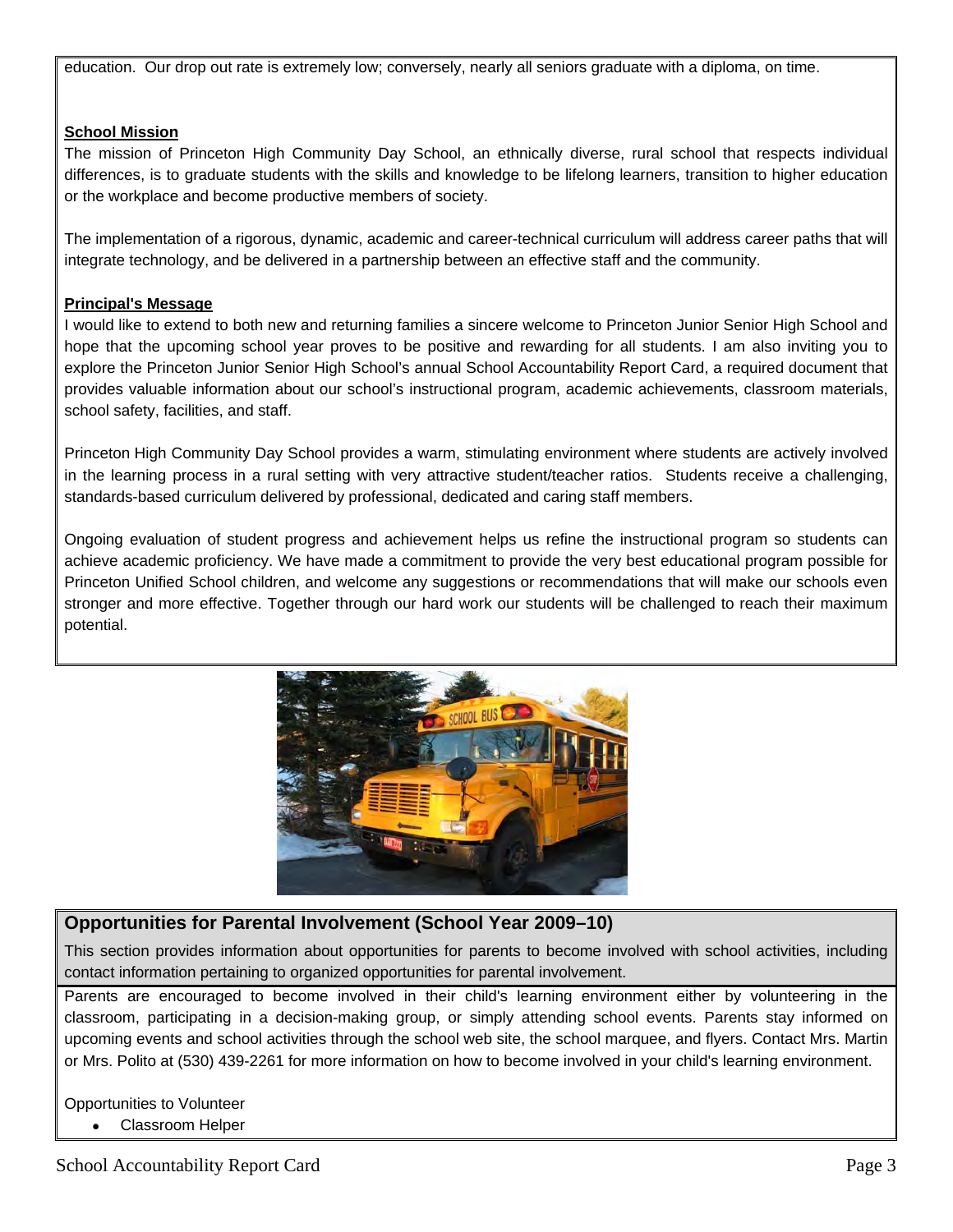- Chaperone
- Fundraising

#### **Committees**

- School Site Council
- WASC Team
- Migrant Parent Advisory Committee

School Activities

- Back to School Night
- Open House
- Athletics
- Class Community
- Project Activities
- Field trips

## **School Safety Plan (School Year 2009–10)**

This section provides information about the school's comprehensive safety plan.

The School Safety Plan is reviewed, updated, and discussed with school faculty annually. The plan establishes and defines procedures/guidelines for the safe and orderly response to earthquakes, fires, floods, intruders, and other emergency disasters. It outlines the protocol for teachers and staff, including the use of telephone trees. The Safety Plan also contains the numbers for each agency that should be contacted in the event of an emergency. To prepare our students and staff for potential disasters and in according law, all schools in the Princeton Joint Unified School District routinely participates in simulated emergency preparedness drills. Each year, there are safety checks by the state Fire Marshall as well as by our insurance carrier. The District is mandated to correct any safety deficiency. We do all we can to ensure the safety of our students, staff, and community at large. To insure safety on campus, supervisors or administrators routinely monitor appropriate behavior Campus supervisors are assigned to monitor appropriate behavior, and to ensure that all people are authorized to be on school property, all visitors must sign in when entering the campus. Our student discipline handbook is updated annually and shared with each student during a pre-selected period at the beginning of each school year. This helps to insure that all students are aware of behavior expectation and consequences; a copy is then mailed home to all parents/guardians. The District offers first aid training each year. Although all staff is encouraged to attend, it is mandatory training for all coaches and health aides.

For more information about how parents can receive more information, or view the School Safety Plan, contact the District Office at 530-439-2261.

## **School Facility Conditions and Planned Improvements (School Year 2010–11)**

This section provides information about the condition of the school's grounds, buildings, and restrooms based on the most recent data available, and a description of any planned or recently completed facility improvements.

The district takes great efforts to ensure that all schools are clean, safe, and functional through proper facilities maintenance and campus supervision. Princeton Junior Senior High's original facilities were built in the 1950s with the addition of the CDS classroom in 2004. Ongoing maintenance and campus improvements ensure facilities remain up to date and provide adequate space for students and staff. District maintenance and site custodial staff ensures that the repairs necessary to keep the school in good condition are completed in a timely manner. A work order process is used by school and district staff to communicate non-routine maintenance requests. Every morning before school begins; the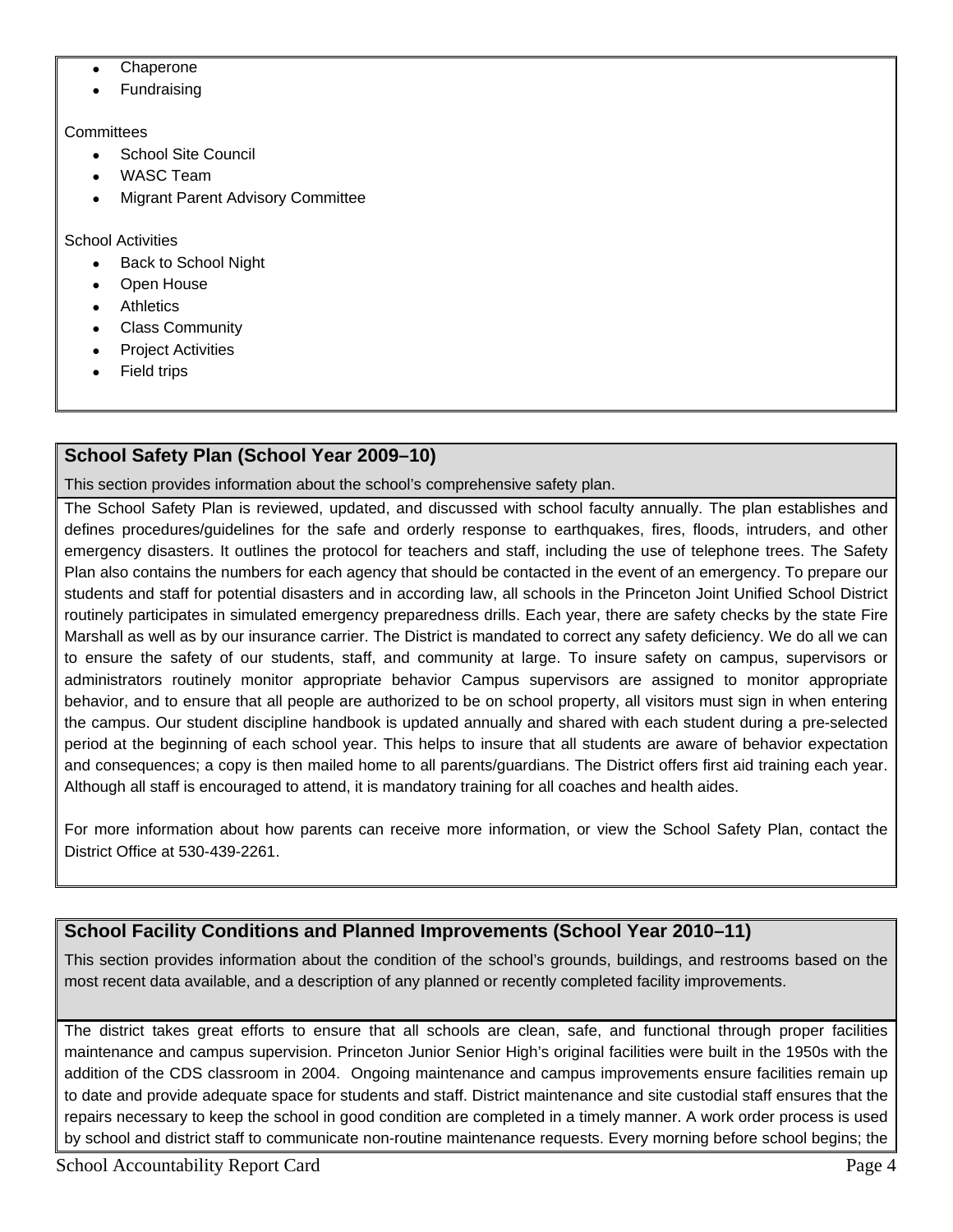custodian inspects facilities for safety hazards or other conditions that need attention prior to students and staff entering school grounds. Two custodians are assigned to PHS and CDS. The custodians are responsible for:

- Grounds keeping
- Restrooms
- Cafeteria Cleanup/Setup
- Office Area Cleaning

Restrooms are checked throughout the day for cleanliness and subsequently cleaned as needed. The Director of Maintenance and Operations communicates daily with the Superintendent and custodial staff concerning maintenance and school safety issues.

The district Director of Maintenance & Operations does an annual inspection of all sites in accordance with Education Code §17592.72(c) (1). The most recent inspection took place on June 18, 2009. The inspection tool is on file and available for review at the district office.

## **Types of Services Funded (Fiscal Year 2009–10)**

This section provides information about the programs and supplemental services (e.g., information about supplemental educational services related to the school's federal Program Improvement status) that are provided at the school through either categorical funds or other sources.

Princeton Jr. – Sr. High and Community Day School provides the following:

- Summer school
- Before- and after-school tutoring.

## **Professional Development**

This section provides information on the annual number of school days dedicated to staff development for the most recent three-year period.

All training and curriculum development activities at Princeton Junior Senior High CDS revolve around the California State Content Standards and Frameworks. Professional development activities support adoption of new curriculum, language arts and math curricula, and alignment of curriculum to state content standards. Decisions concerning selection of staff development activities are performed by the superintendent/principal using tools such as teacher input, state assessment results, and data analysis to determine the areas in which additional teacher training may enhance classroom instruction and increase student achievement levels. It is the goal of the school to align our Single Site Plan for Student Success, our Vision and our Mission with all expenditures that support professional development.

During the 2007-08 and the 2008-09 school years respectively, Princeton Junior Senior High Community Day held three (3) staff development days devoted to the improvement of student achievement and to the development of safe schools. During the 2009-10 the school calendar also supported three (3) professional development for teachers.

The district also offers ongoing support to new through BTSA, and all teachers are highly encouraged to attend professional workshops and conferences to hone their skills. Classified support staff receives job-related training from department supervisors and the Glenn County Office of Education.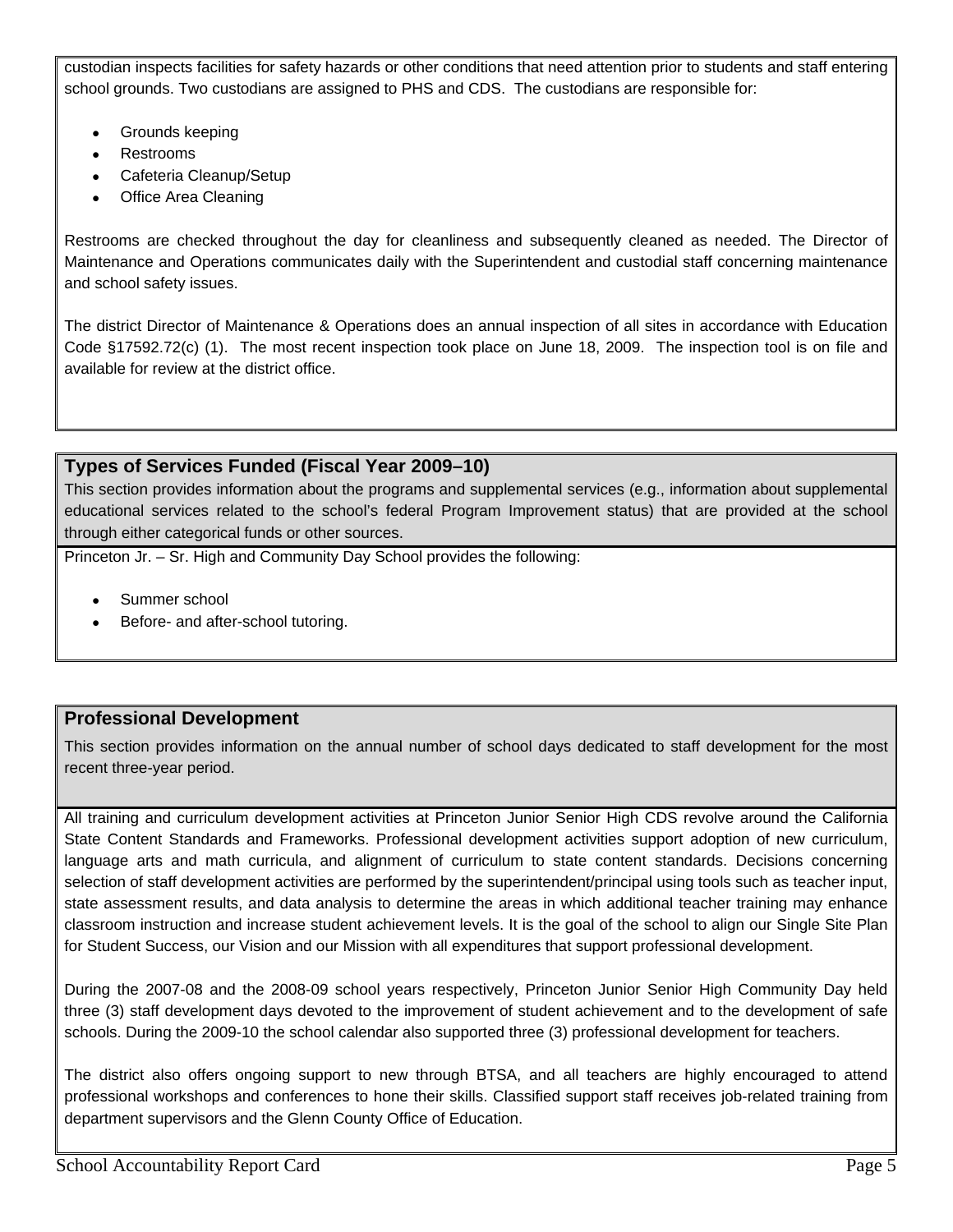### **Student Enrollment by Grade Level (School Year 2009–10)**

This table displays the number of students enrolled in each grade level at the school.

| <b>Grade Level</b> | # of<br><b>Students</b> | <b>Grade Level</b>         | # of<br><b>Students</b> |
|--------------------|-------------------------|----------------------------|-------------------------|
| Kindergarten       |                         | Grade 8                    |                         |
| Grade 1            |                         | <b>Ungraded Elementary</b> |                         |
| Grade 2            |                         | Grade 9                    |                         |
| Grade 3            |                         | Grade 10                   |                         |
| Grade 4            |                         | Grade 11                   | $\overline{2}$          |
| Grade 5            |                         | Grade 12                   | $\overline{2}$          |
| Grade 6            |                         | <b>Ungraded Secondary</b>  |                         |
| Grade 7            |                         | <b>Total Enrollment</b>    |                         |

### **Student Enrollment by Group (School Year 2009–10)**

This table displays the percent of students enrolled at the school who are identified as being in a particular group.

| Group                                   | % of Total<br><b>Enrollment</b> | Group                                     | % of Total Enrollment |
|-----------------------------------------|---------------------------------|-------------------------------------------|-----------------------|
| <b>Black or African American</b>        | 0                               | White                                     | 67                    |
| American Indian or Alaska Native        |                                 | <b>Two or More Races</b>                  |                       |
| Asian                                   | 0                               | Socioeconomically<br><b>Disadvantaged</b> |                       |
| <b>Filipino</b>                         |                                 | <b>English Learners</b>                   | 20                    |
| <b>Hispanic or Latino</b>               | 33                              | <b>Students with Disabilities</b>         | 80                    |
| <b>Native Hawaiian/Pacific Islander</b> |                                 |                                           |                       |

### **Average Class Size and Class Size Distribution (Secondary)**

This table displays, by subject area, the average class size and the number of classrooms that fall into each size category (a range of total students per classroom).

|                       | $2007 - 08$                                            |          |                      | 2008-09                               |             |                      | 2009-10                               |       |             |          |           |       |
|-----------------------|--------------------------------------------------------|----------|----------------------|---------------------------------------|-------------|----------------------|---------------------------------------|-------|-------------|----------|-----------|-------|
| <b>Subject</b>        | <b>Number of</b><br>Avg.<br><b>Classrooms</b><br>Class |          | Avg.<br><b>Class</b> | <b>Number of</b><br><b>Classrooms</b> |             | Avg.<br><b>Class</b> | <b>Number</b> of<br><b>Classrooms</b> |       |             |          |           |       |
|                       | <b>Size</b>                                            | $1 - 22$ | $23 - 32$            | $33+$                                 | <b>Size</b> | $1 - 22$             | $23 - 32$                             | $33+$ | <b>Size</b> | $1 - 22$ | $23 - 32$ | $33+$ |
| <b>English</b>        |                                                        |          |                      |                                       | 2.0         | $\overline{2}$       |                                       |       | 2.0         |          |           |       |
| <b>Mathematics</b>    |                                                        |          |                      |                                       | 2.0         | 2                    |                                       |       | 2.0         |          |           |       |
| <b>Science</b>        |                                                        |          |                      |                                       | 3.0         |                      |                                       |       | 2.0         |          |           |       |
| <b>Social Science</b> |                                                        |          |                      |                                       | 2.0         | 3                    |                                       |       | 2.0         |          |           |       |

**BUNGAR**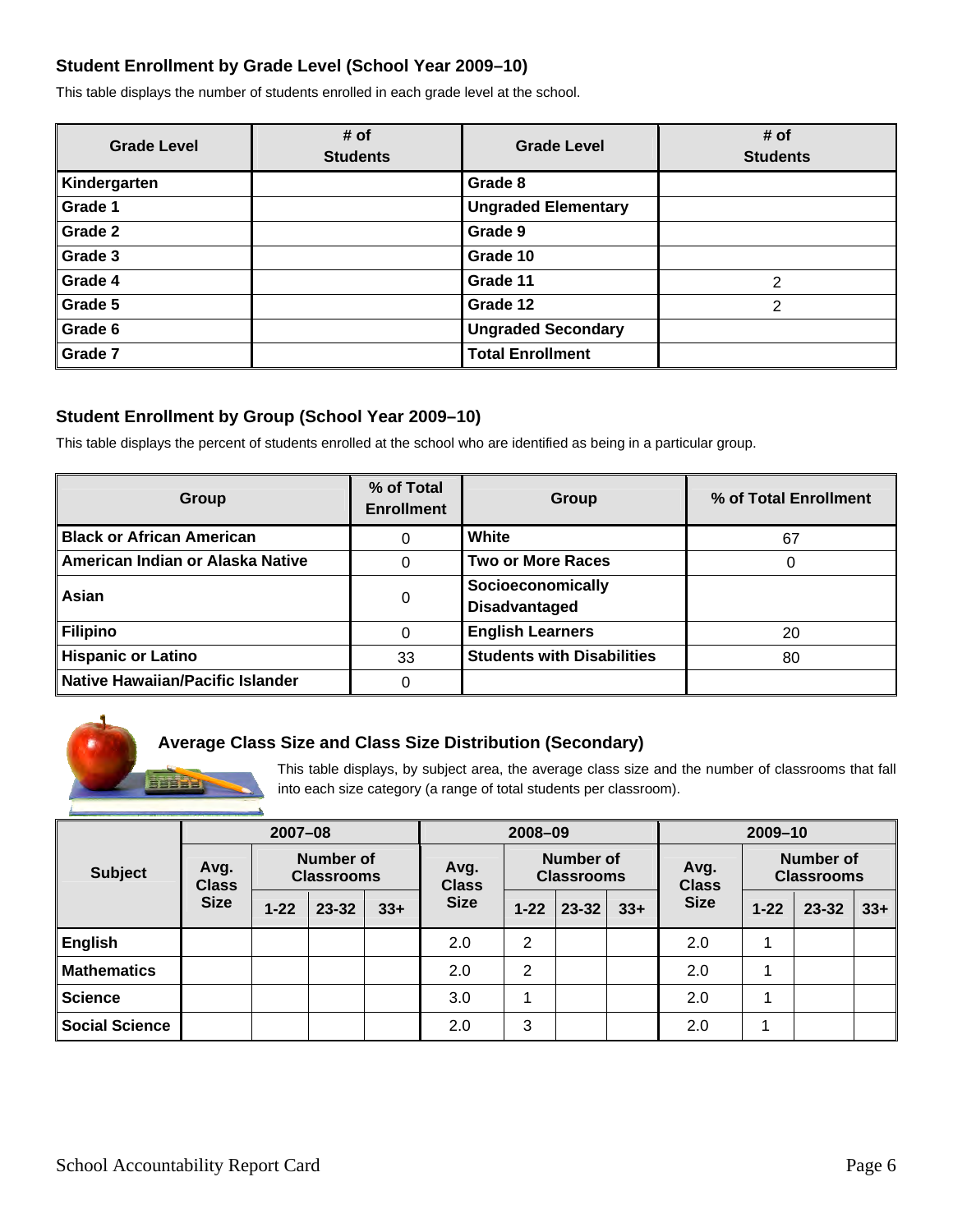## **III. School Climate**

### **Suspensions and Expulsions**

This table displays the rate of suspensions and expulsions (the total number of incidents divided by the total enrollment) at the school and district levels for the most recent three-year period.

| Rate               |             | <b>School</b> |         | <b>District</b> |         |         |  |
|--------------------|-------------|---------------|---------|-----------------|---------|---------|--|
|                    | $2007 - 08$ | 2008-09       | 2009-10 | $2007 - 08$     | 2008-09 | 2009-10 |  |
| <b>Suspensions</b> | 20.0        | 0.0           |         | 9.4             | 0.8     | 11.2    |  |
| <b>Expulsions</b>  | 0.0         | 0.0           |         | 0.4             | 0.8     | 0.0     |  |

# **IV. School Facilities**

## **School Facility Good Repair Status (School Year 2010–11)**

This table displays the results of the most recently completed school site inspection to determine the school facility's good repair status.



| <b>System Inspected</b>                                                          |                  | <b>Repair Status</b> |      |      | <b>Repair Needed and</b>                                          |
|----------------------------------------------------------------------------------|------------------|----------------------|------|------|-------------------------------------------------------------------|
|                                                                                  | <b>Exemplary</b> | Good                 | Fair | Poor | <b>Action Taken or Planned</b>                                    |
| Systems: Gas Leaks,<br>Mechanical/HVAC,<br>Sewer                                 | n/a              | X                    |      |      |                                                                   |
| <b>Interior: Interior</b><br><b>Surfaces</b>                                     | n/a              | X                    |      |      |                                                                   |
| <b>Cleanliness: Overall</b><br>Cleanliness, Pest/<br>Vermin Infestation          | n/a              | X                    |      |      |                                                                   |
| <b>Electrical: Electrical</b>                                                    | n/a              | X                    |      |      |                                                                   |
| <b>Restrooms/Fountains:</b><br>Restrooms, Sinks/<br>Fountains                    | n/a              | X                    |      |      |                                                                   |
| Safety: Fire Safety,<br><b>Hazardous Materials</b>                               | n/a              |                      |      | X    | Fire System in CDS building is not tied to District Alert System. |
| <b>Structural: Structural</b><br>Damage, Roofs                                   | n/a              | X                    |      |      |                                                                   |
| <b>External:</b><br>Playground/School<br>Grounds, Windows/<br>Doors/Gates/Fences | n/a              | X                    |      |      |                                                                   |
| <b>Overall Rating</b>                                                            |                  | X                    |      |      |                                                                   |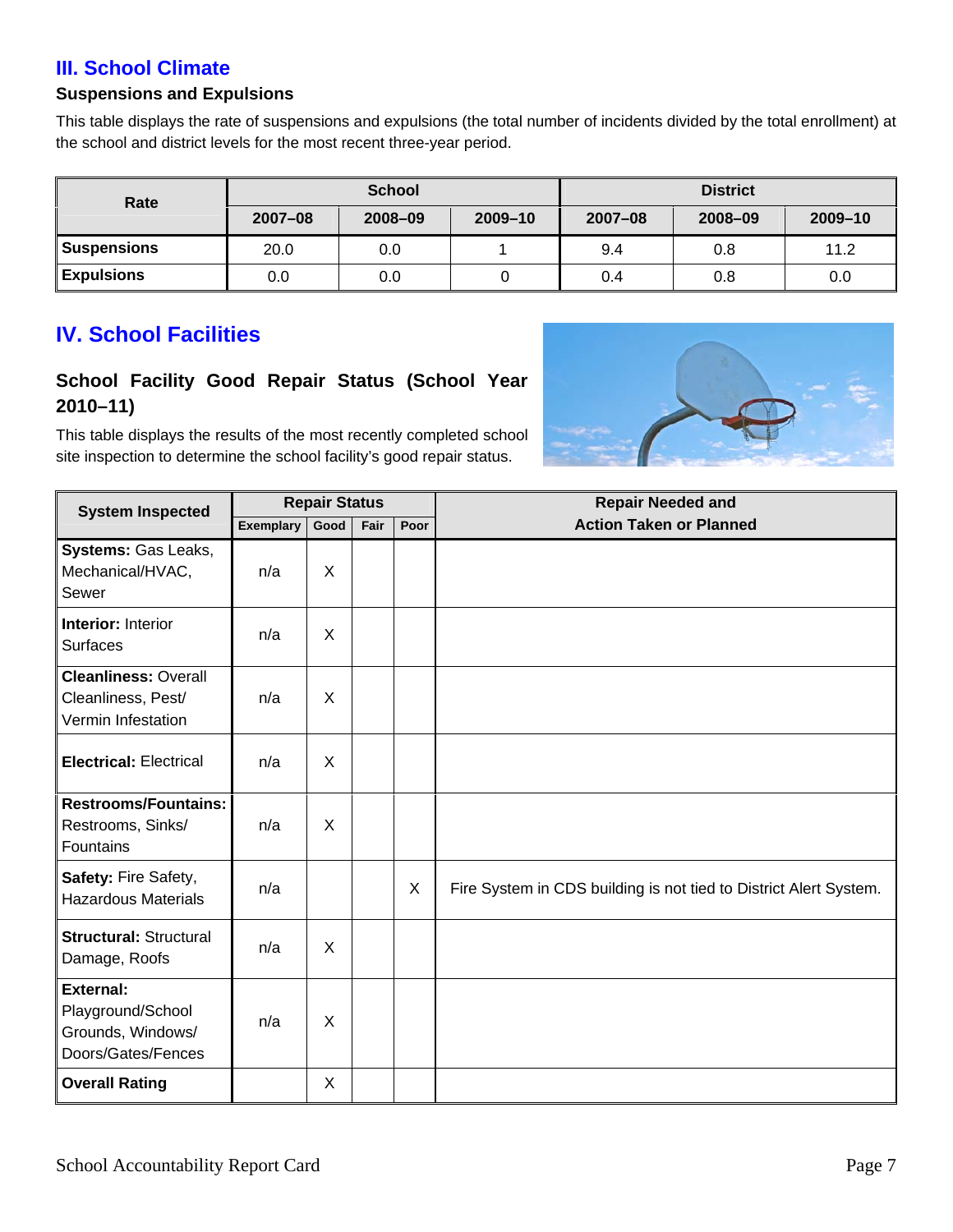

# **V. Teachers**

## **Teacher Credentials**

This table displays the number of teachers assigned to the school with a full credential, without a full credential, and those teaching outside of their subject area of competence. Detailed information about teacher qualifications can be found on the CDE *DataQuest* Web page at<http://dq.cde.ca.gov/dataquest/>.

| <b>Teachers</b>                                       |         | <b>District</b> |             |         |
|-------------------------------------------------------|---------|-----------------|-------------|---------|
|                                                       | 2007-08 | 2008-09         | $2009 - 10$ | 2009-10 |
| <b>With Full Credential</b>                           |         |                 |             | 17      |
| <b>Without Full Credential</b>                        |         |                 |             |         |
| <b>Teaching Outside Subject Area of</b><br>Competence |         |                 |             |         |

### **Teacher Misassignments and Vacant Teacher Positions**

This table displays the number of teacher misassignments (teachers assigned without proper legal authorization) and the number of vacant teacher positions (not filled by a single designated teacher assigned to teach the entire course at the beginning of the school year or semester). Note: *Total Teacher Misassignments* includes the number of *Misassignments of Teachers of English Learners*.

| <b>Indicator</b>                             | 2008-09 | $2009 - 10$ | $2010 - 11$ |
|----------------------------------------------|---------|-------------|-------------|
| <b>Misassignments of Teachers of English</b> |         |             |             |
| Learners                                     |         |             |             |
| <b>Total Teacher Misassignments</b>          |         |             |             |
| <b>Vacant Teacher Positions</b>              |         |             |             |

## **Core Academic Classes Taught by Highly Qualified Teachers (School Year 2009–10)**

This table displays the percent of classes in core academic subjects taught by Highly Qualified Teachers as defined in the Elementary and Secondary Education Act (ESEA), in a school, in all schools in the district, in high-poverty schools in the district, and in low-poverty schools in the district. High poverty schools are defined as those schools with student eligibility of approximately 40 percent or more in the free and reduced price meals program. Low poverty schools are those with student eligibility of approximately 25 percent or less in the free and reduced price meals program. More information on teacher qualifications required under the ESEA can be found on the CDE Improving Teacher and Principal Quality Web page at [http://www.cde.ca.gov/nclb/sr/tq/.](http://www.cde.ca.gov/nclb/sr/tq/)

|                                         | <b>Percent of Classes In Core Academic Subjects</b>  |                                                          |  |  |  |
|-----------------------------------------|------------------------------------------------------|----------------------------------------------------------|--|--|--|
| <b>Location of Classes</b>              | <b>Taught by</b><br><b>Highly Qualified Teachers</b> | <b>Not Taught by</b><br><b>Highly Qualified Teachers</b> |  |  |  |
| <b>This School</b>                      | 100%                                                 | $0\%$                                                    |  |  |  |
| <b>All Schools in District</b>          | 100%                                                 | $0\%$                                                    |  |  |  |
| <b>High-Poverty Schools in District</b> |                                                      |                                                          |  |  |  |
| <b>Low-Poverty Schools in District</b>  |                                                      |                                                          |  |  |  |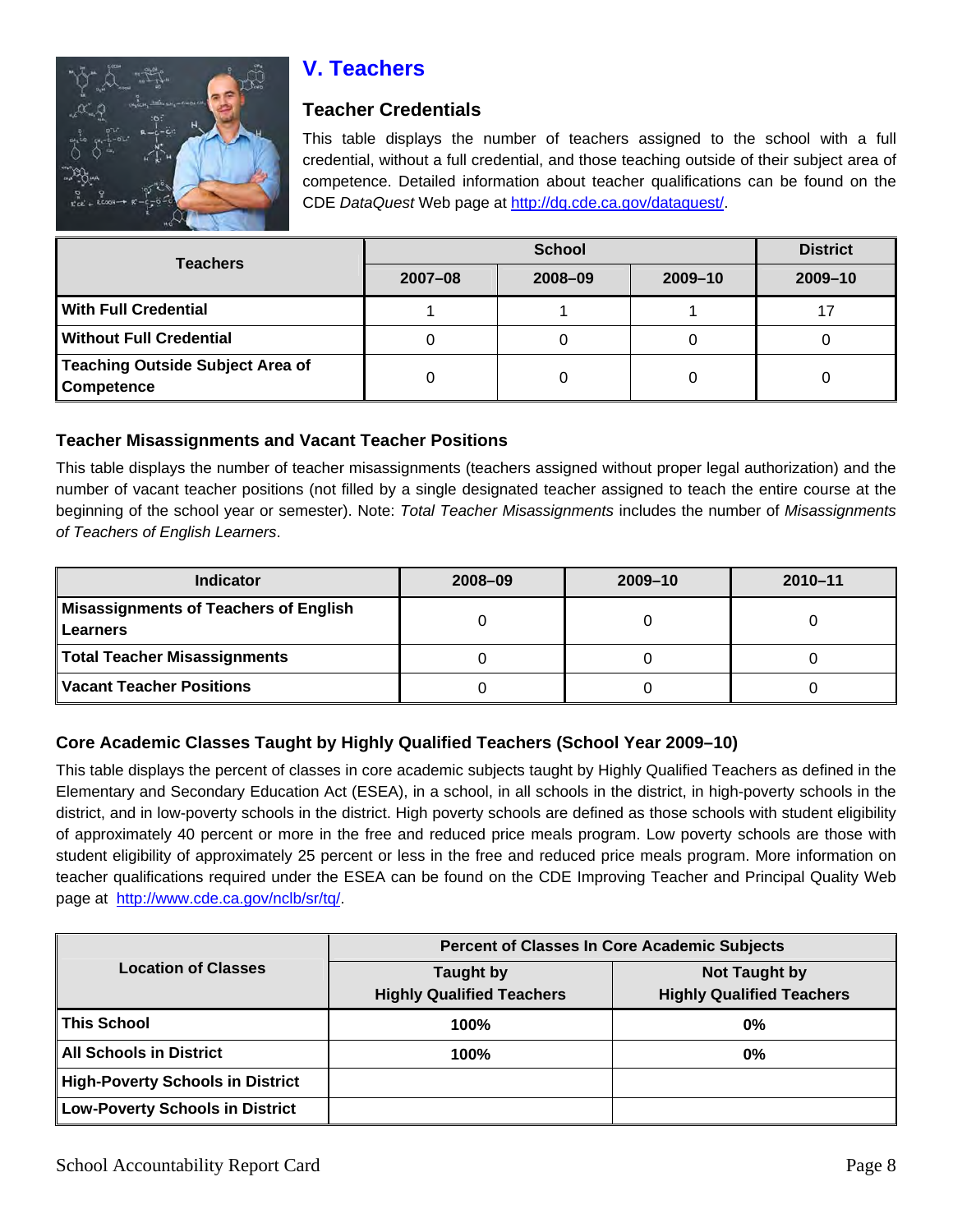#### **VI. Support Staff**

#### **Academic Counselors and Other Support Staff (School Year 2009–10)**

This table displays, in units of full-time equivalents (FTE), the number of academic counselors and other support staff who are assigned to the school and the average number of students per academic counselor. One FTE equals one staff member working full time; one FTE could also represent two staff members who each work 50 percent of full time.

| <b>Title</b>                                                  | <b>Number of FTE</b><br><b>Assigned to School</b> | <b>Average Number of</b><br><b>Students per</b><br><b>Academic Counselor</b> |
|---------------------------------------------------------------|---------------------------------------------------|------------------------------------------------------------------------------|
| <b>Academic Counselor</b>                                     | 0                                                 | N/A                                                                          |
| <b>Counselor (Social/Behavioral or Career</b><br>Development) | Provided by GCOE<br>$\Omega$                      | N/A                                                                          |
| <b>Library Media Teacher (librarian)</b>                      | Provided by GCOE<br>0                             | N/A                                                                          |
| Library Media Services Staff (paraprofessional)               | Provided by GCOE<br>0                             | N/A                                                                          |
| <b>Psychologist</b>                                           | Provided by GCOE<br>$\Omega$                      | N/A                                                                          |
| <b>Social Worker</b>                                          | Provided by GCOE<br>$\Omega$                      | N/A                                                                          |
| <b>Nurse</b>                                                  | Provided by GCOE<br>0                             | N/A                                                                          |
| <b>Speech/Language/Hearing Specialist</b>                     | Provided by GCOE<br>0                             | N/A                                                                          |
| <b>Resource Specialist (non-teaching)</b>                     | Provided by GCOE<br>$\Omega$                      | N/A                                                                          |
| <b>Other: Student Services Aid</b>                            | Provided by GCOE<br>$\Omega$                      | N/A                                                                          |

## **VII. Curriculum and Instructional Materials**

## **Quality, Currency, Availability of Textbooks & Instructional Materials (2010–11)**

This table displays information about the quality, currency, and availability of the standards-aligned textbooks and other instructional materials used at the school; whether the textbooks and instructional materials are from the most recent adoption (yes/no); and information about the school's use of any supplemental curriculum or non-adopted textbooks or instructional materials.



| <b>Core Curriculum</b><br>Area                                   | Quality, Currency, and<br><b>Availability of Textbooks</b><br>and<br><b>Instructional Materials</b> | % of Pupils<br><b>Who Lack Their Own</b><br><b>Assigned Textbooks and/or</b><br><b>Instructional Materials</b> | <b>Most Recent SBE or Local</b><br><b>Governing Agency</b><br><b>Approved Textbooks and</b><br><b>Instructional Materials</b> |
|------------------------------------------------------------------|-----------------------------------------------------------------------------------------------------|----------------------------------------------------------------------------------------------------------------|-------------------------------------------------------------------------------------------------------------------------------|
| <b>Reading/Language</b><br><b>Arts</b>                           | New to Good                                                                                         | $0\%$                                                                                                          | X                                                                                                                             |
| <b>Mathematics</b>                                               | New to Good                                                                                         | $0\%$                                                                                                          |                                                                                                                               |
| <b>Science</b>                                                   | New to Good                                                                                         | 0%                                                                                                             | X                                                                                                                             |
| <b>History-Social</b><br><b>Science</b>                          | New to Good                                                                                         | $0\%$                                                                                                          |                                                                                                                               |
| <b>Foreign Language</b>                                          | New to Good                                                                                         | $0\%$                                                                                                          |                                                                                                                               |
| <b>Health</b>                                                    | New to Good                                                                                         | 0%                                                                                                             |                                                                                                                               |
| <b>Visual and</b><br><b>Performing Arts</b>                      | N/A                                                                                                 | $0\%$                                                                                                          |                                                                                                                               |
| <b>Science Laboratory</b><br><b>Equipment (grades</b><br>$9-12)$ | New to Good                                                                                         | $0\%$                                                                                                          |                                                                                                                               |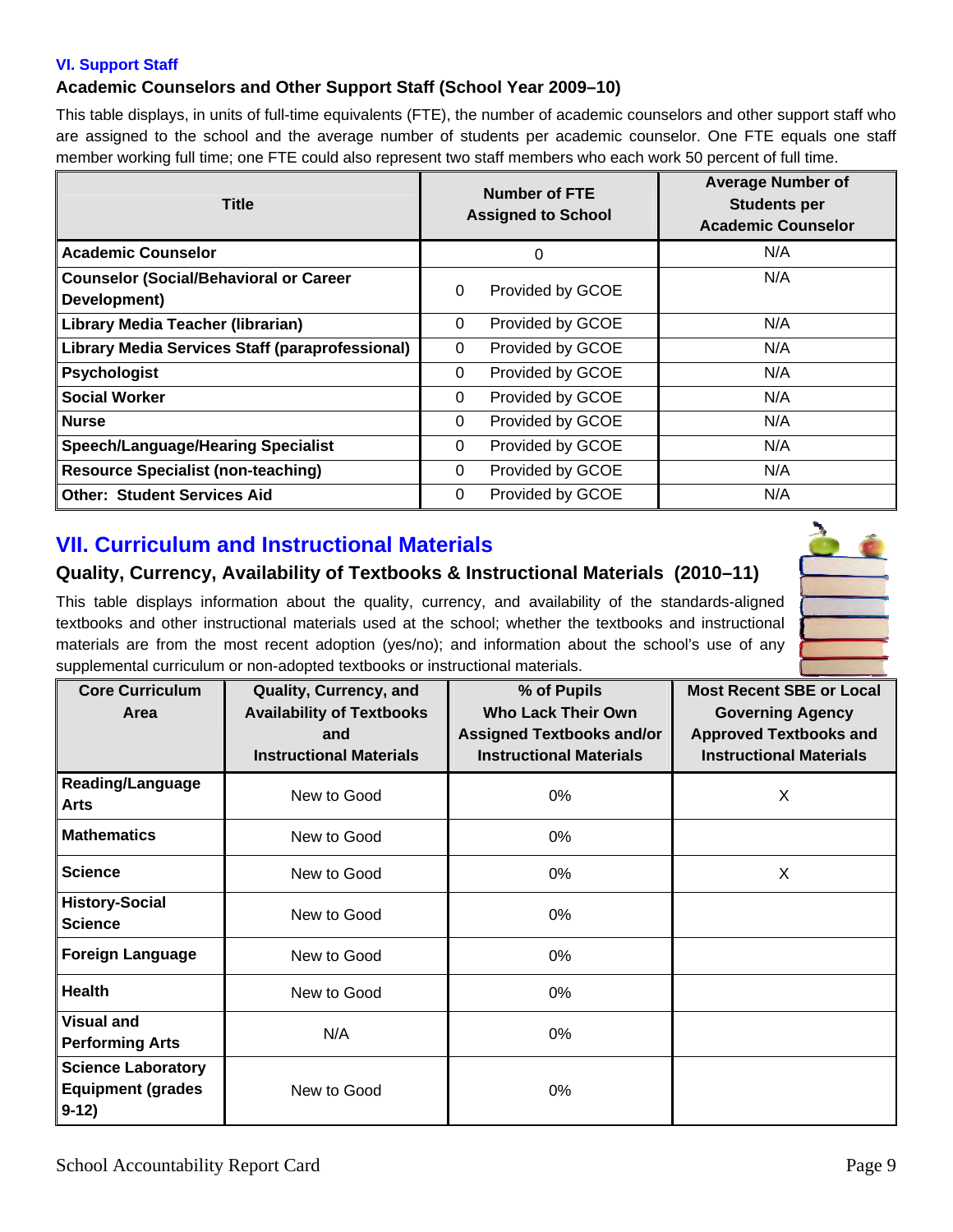**VIII. School Finances** 

## **Expenditures Per Pupil and School Site Teacher Salaries (Fiscal Year 2008–09)**

This table displays a comparison of the school's per pupil expenditures from unrestricted (basic) sources with other schools in the district and throughout the state, and a comparison of the average teacher salary at the school site with average teacher salaries at the district and state levels. Detailed information regarding school expenditures can be found on the CDE Current Expense of Education & Per-pupil Spending Web page at <http://www.cde.ca.gov/ds/fd/ec/> and teacher salaries can be found on the CDE Certificated Salaries & Benefits Web page at [http://www.cde.ca.gov/ds/fd/cs/.](http://www.cde.ca.gov/ds/fd/cs/)

| Level                                                   | <b>Total</b><br><b>Expenditures</b><br><b>Per Pupil</b> | <b>Expenditures</b><br><b>Per Pupil</b><br>(Supplemental /<br><b>Restricted)</b> | <b>Expenditures</b><br><b>Per Pupil</b><br>(Basic /<br>Unrestricted) | Average<br><b>Teacher</b><br><b>Salary</b> |
|---------------------------------------------------------|---------------------------------------------------------|----------------------------------------------------------------------------------|----------------------------------------------------------------------|--------------------------------------------|
| <b>School Site</b>                                      | \$24,954                                                | 0                                                                                | \$24,954                                                             | \$59,360                                   |
| <b>District</b>                                         | n/a                                                     | n/a                                                                              | \$7,267                                                              | \$46,531                                   |
| <b>Percent Difference - School Site</b><br>and District | n/a                                                     | n/a                                                                              | 243.39%                                                              | 27.57%                                     |
| <b>State</b>                                            | n/a                                                     | n/a                                                                              | \$5,681                                                              | \$57,352                                   |
| Percent Difference - School Site<br>and State           | n/a                                                     | n/a                                                                              | 339.25%                                                              | 3.50%                                      |

## **Teacher and Administrative Salaries (Fiscal Year 2008–09)**

This table displays district salaries for teachers, principals, and superintendents, and compares these figures to the state averages for districts of the same type and size. The table also displays teacher and administrative salaries as a percent of a district's budget, and compares these figures to the state averages for districts of the same type and size based on the salary schedule. Detailed information regarding salaries may be found on the CDE Certificated Salaries & Benefits Web page at<http://www.cde.ca.gov/ds/fd/cs/>.

| Category                                      | <b>District</b><br><b>Amount</b> | <b>State Average</b><br><b>For Districts</b><br><b>In Same Category</b> |  |
|-----------------------------------------------|----------------------------------|-------------------------------------------------------------------------|--|
| <b>Beginning Teacher Salary</b>               | \$38,729                         | \$38,905                                                                |  |
| <b>Mid-Range Teacher Salary</b>               | \$52,256                         | \$56,504                                                                |  |
| <b>Highest Teacher Salary</b>                 | \$65,065                         | \$71,750                                                                |  |
| <b>Average Principal Salary (Elementary)</b>  | N/A                              | \$92,053                                                                |  |
| <b>Average Principal Salary (Middle)</b>      | N/A                              | \$95,666                                                                |  |
| <b>Average Principal Salary (High)</b>        | N/A                              | \$94,401                                                                |  |
| <b>Superintendent Salary</b>                  | \$97,000                         | \$111,055                                                               |  |
| <b>Percent of Budget for Teacher Salaries</b> | 35.00 %                          | 37.90 %                                                                 |  |
| Percent of Budget for Administrative Salaries | 10.60 %                          | 6.80%                                                                   |  |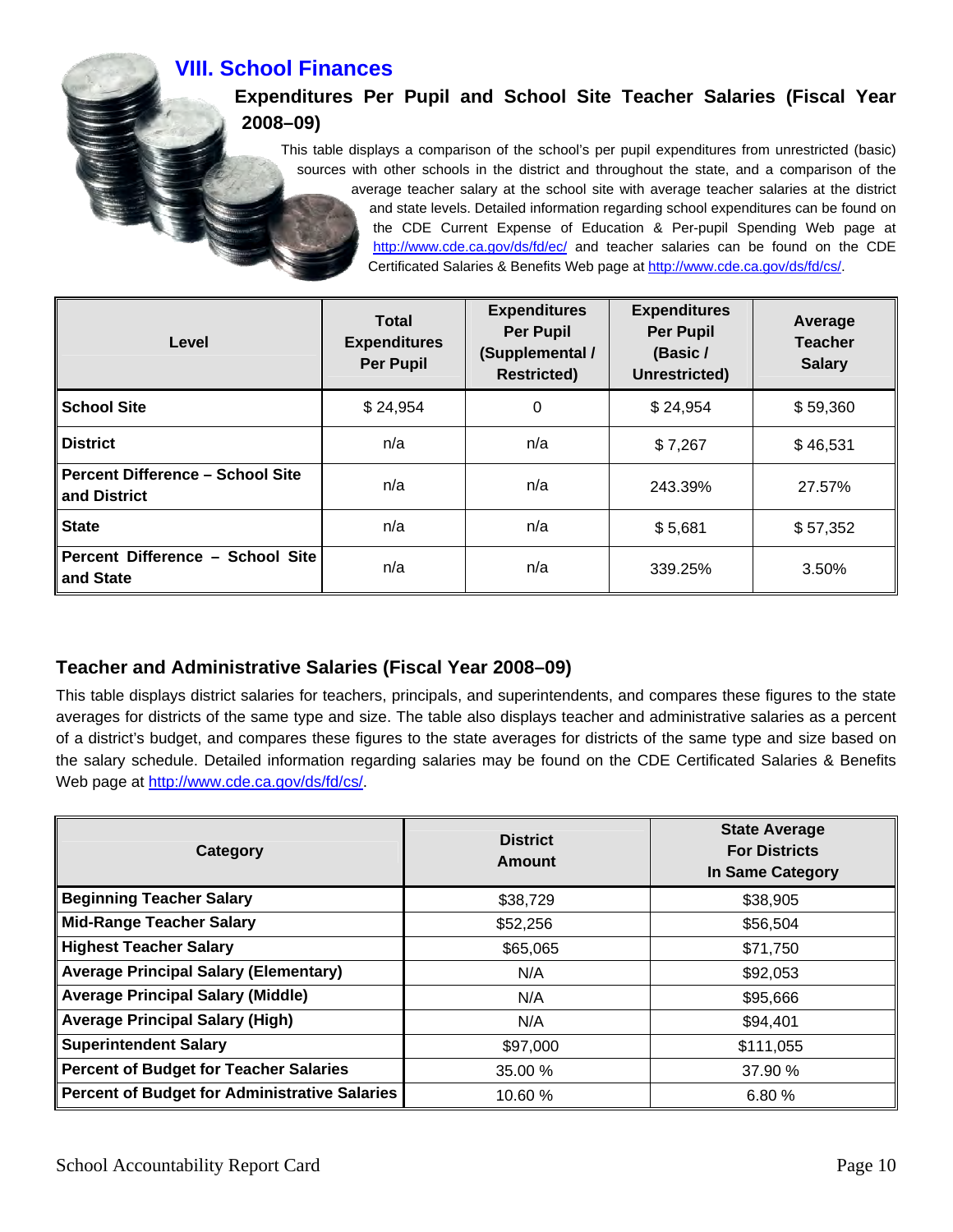## **IX. Student Performance**

### **Standardized Testing and Reporting Program**

The Standardized Testing and Reporting (STAR) Program consists of several key components, including the California Standards Tests (CSTs); the California Modified Assessment (CMA), and the California Alternate Performance Assessment (CAPA). The assessments under the STAR program show how well students are doing in relation to the state content standards. The CSTs include English-language arts (ELA) and mathematics in grades two through eleven; science in grades five, eight, and nine through eleven; and history-social science in grades eight, and nine through eleven. The CAPA includes ELA and mathematics in grades two through eleven, and science for grades five, eight, and ten. The CAPA is given to those students with significant cognitive disabilities whose disabilities prevent them from taking either the CSTs with accommodations or modifications or the CMA with accommodations. The CMA is an alternate assessment that is based on modified achievement standards in ELA for grades three through nine, mathematics for grades three through seven and Algebra I and science in grades five, eight, and ten. The CMA is designed to assess those students whose disabilities preclude them from achieving grade-level proficiency on an assessment of the California content standards with or without accommodations. On each of these assessments, student scores are reported as performance levels. Detailed information regarding the STAR Program results for each grade and performance level, including the percent of students not tested, can be found on the CDE Standardized Testing and Reporting (STAR) Results Web site at [http://star.cde.ca.gov.](http://star.cde.ca.gov/) Program information regarding the STAR Program can be found in the Explaining 2009 STAR Program Summary Results to the Public guide at <http://www.cde.ca.gov/ta/tg/sr/documents/pkt5intrpts09.pdf>.

*Note: Scores are not shown when the number of students tested is ten or less, either because the number of students in this category is too small for statistical accuracy or to protect student privacy. In no case shall any group score be reported that would deliberately or inadvertently make public the score or performance of any individual student.*

### **Standardized Testing and Reporting Results for All Students – Three-Year Comparison**

This table displays the percent of students achieving at the Proficient or Advanced level (meeting or exceeding the state standards).

| <b>Subject</b>                          | <b>School</b> |         |         | <b>District</b> |         |         | <b>State</b> |         |         |
|-----------------------------------------|---------------|---------|---------|-----------------|---------|---------|--------------|---------|---------|
|                                         | $2007 - 08$   | 2008-09 | 2009-10 | $2007 - 08$     | 2008-09 | 2009-10 | 2007-08      | 2008-09 | 2009-10 |
| English-<br><b>Language Arts</b>        | $\star$       | $\star$ | $\star$ | 27              | 26      | 36      | 46           | 50      | 52      |
| <b>Math</b>                             | $\star$       | 0       | $\star$ | 27              | 24      | 40      | 43           | 46      | 48      |
| <b>Science</b>                          | $\star$       | $\star$ | $\star$ | 37              | 31      | 52      | 46           | 50      | 54      |
| <b>History-Social</b><br><b>Science</b> | $\ast$        | $\star$ | $\ast$  | 31              | 43      | 36      | 36           | 41      | 44      |



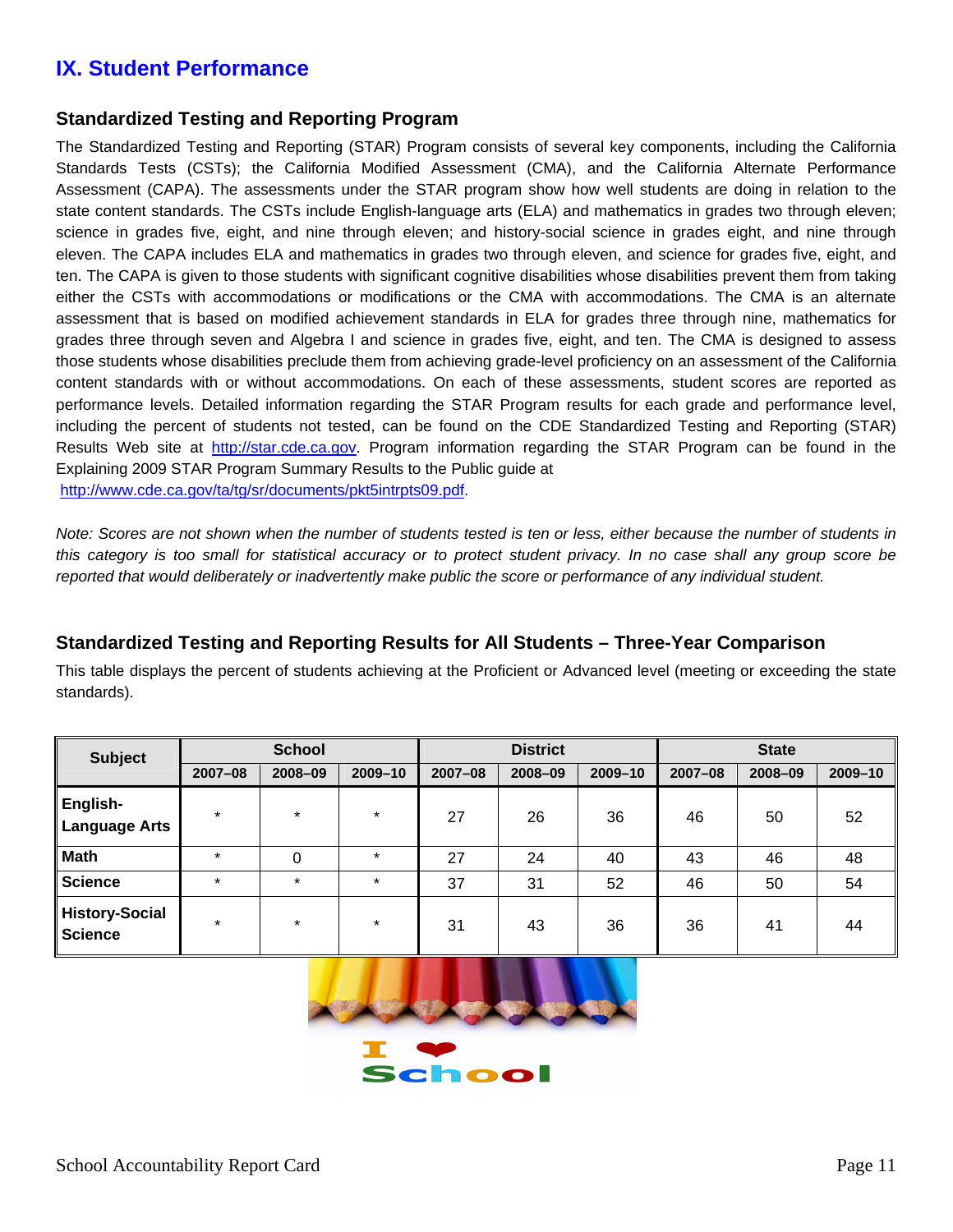## **Standardized Testing and Reporting Results by Student Group – Most Recent Year**

This table displays the percent of students, by group, achieving at the Proficient or Advanced level (meeting or exceeding the state standards) for the most recent testing period.

|                                                                |                                  | Percent of Students Scoring at Proficient or Advanced |                |                                          |
|----------------------------------------------------------------|----------------------------------|-------------------------------------------------------|----------------|------------------------------------------|
| Group                                                          | English-<br><b>Language Arts</b> | <b>Mathematics</b>                                    | <b>Science</b> | <b>History-</b><br><b>Social Science</b> |
| All Students in the LEA                                        |                                  |                                                       |                |                                          |
| All Students at the School                                     |                                  |                                                       |                |                                          |
| <b>Male</b>                                                    | $\star$                          | $\star$                                               | $\star$        | $\star$                                  |
| Female                                                         | $\star$                          | $\star$                                               |                | $\star$                                  |
| <b>Black or African American</b>                               |                                  |                                                       |                |                                          |
| American Indian or Alaska Native                               |                                  |                                                       |                |                                          |
| Asian                                                          |                                  |                                                       |                |                                          |
| <b>Filipino</b>                                                |                                  |                                                       |                |                                          |
| <b>Hispanic or Latino</b>                                      | $\star$                          | $\star$                                               |                | $\star$                                  |
| <b>Native Hawaiian or Pacific Islander</b>                     |                                  |                                                       |                |                                          |
| White                                                          | $\star$                          | $\star$                                               | $\star$        | $\star$                                  |
| <b>Two or More Races</b>                                       |                                  |                                                       |                |                                          |
| <b>Socioeconomically Disadvantaged</b>                         | $\star$                          | $\star$                                               | $\star$        | $\star$                                  |
| <b>English Learners</b>                                        |                                  |                                                       |                |                                          |
| <b>Students with Disabilities</b>                              |                                  |                                                       |                |                                          |
| <b>Students Receiving Migrant</b><br><b>Education Services</b> |                                  |                                                       |                |                                          |



## **California High School Exit Examination**

The California High School Exit Examination (CAHSEE) is primarily used as a graduation requirement. However, the grade ten results of this exam are also used to establish the percentages of students at three proficiency levels (not proficient, proficient, or advanced) in ELA and mathematics in order to compute AYP designations as required by the federal NCLB Act of 2001. Detailed information regarding CAHSEE results can be found on the CDE California High School Exit Examination (CAHSEE) Web site at [http://cahsee.cde.ca.gov/.](http://cahsee.cde.ca.gov/) *Note: Scores are not shown when the number of students tested is ten or less, either because the number of students in this category is too small for statistical accuracy, or to protect student privacy. In no case shall any group score be reported that would deliberately or inadvertently make public the score or performance of any individual student.* 

### **California High School Exit Examination Results for All Grade Ten Students – Three-Year Comparison (if applicable)**

This table displays the percent of students achieving at the Proficient or Advanced level in ELA and math.

| <b>Subject</b>                   | <b>School</b> |         |             | <b>District</b> |         |         | <b>State</b> |         |         |
|----------------------------------|---------------|---------|-------------|-----------------|---------|---------|--------------|---------|---------|
|                                  | $2007 - 08$   | 2008-09 | $2009 - 10$ | $2007 - 08$     | 2008-09 | 2009-10 | $2007 - 08$  | 2008-09 | 2009-10 |
| English-<br><b>Language Arts</b> |               |         |             | 41.2            |         | 31.6    | 52.9         |         | 54      |
| <b>Mathematics</b>               |               |         |             | 52.9            |         | 38.1    | 51.3         |         | 53.4    |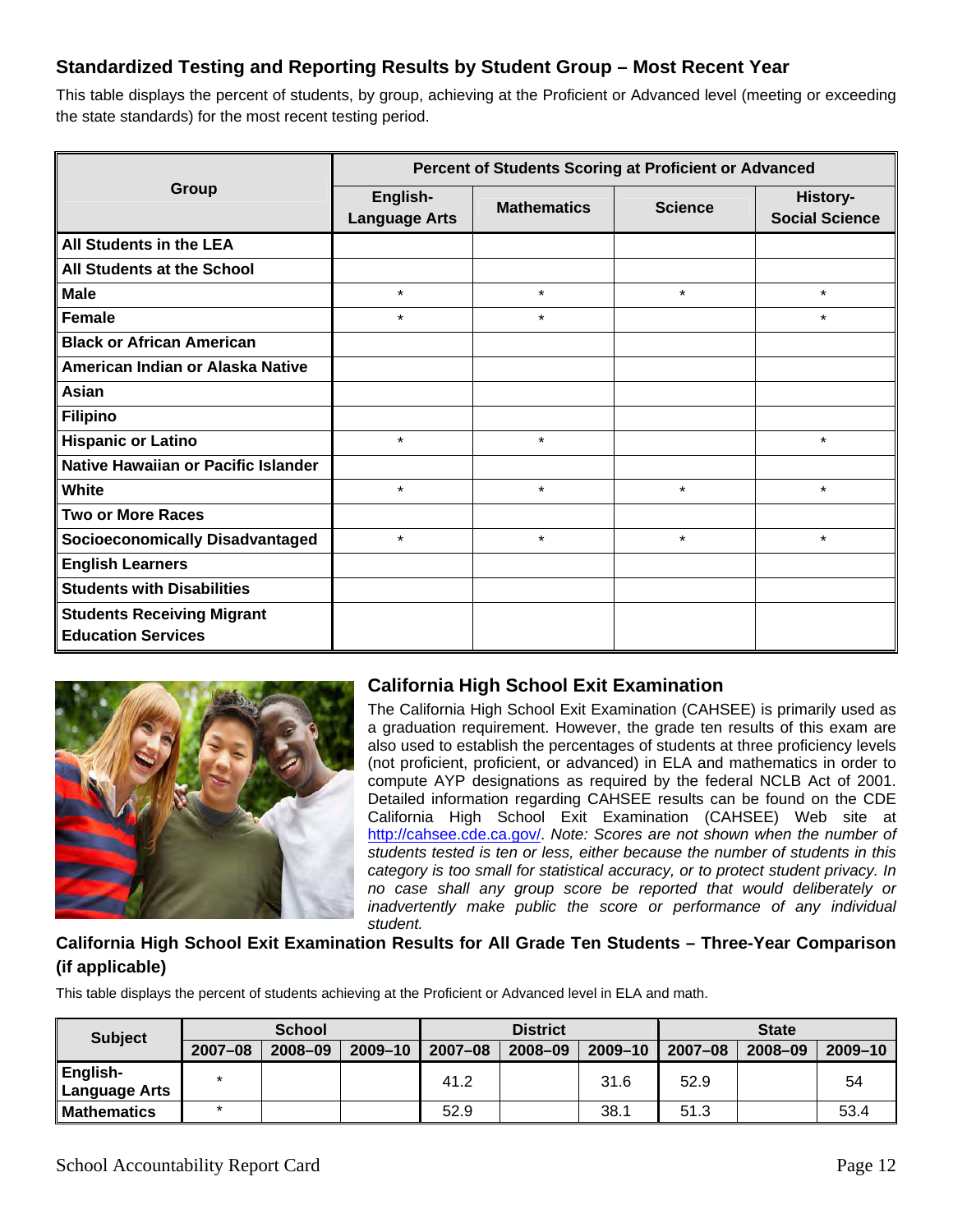### **California High School Exit Examination Grade Ten Results by Student Group – Most Recent Year (if applicable)**

This table displays the percent of students, by group, achieving at each performance level in ELA and mathematics for the most recent testing period.

|                                                                |                                 | <b>English-Language Arts</b> |                 | <b>Mathematics</b>              |                   |                 |  |
|----------------------------------------------------------------|---------------------------------|------------------------------|-----------------|---------------------------------|-------------------|-----------------|--|
| <b>Group</b>                                                   | <b>Not</b><br><b>Proficient</b> | <b>Proficient</b>            | <b>Advanced</b> | <b>Not</b><br><b>Proficient</b> | <b>Proficient</b> | <b>Advanced</b> |  |
| All Students in the LEA                                        | $\star$                         | $\star$                      | $\star$         | $\star$                         | $\star$           | $\star$         |  |
| All Students at the School                                     | $\star$                         | $\star$                      | $\star$         | $\star$                         | $\star$           | $\star$         |  |
| <b>Male</b>                                                    | $\star$                         | $\star$                      | $\star$         | $\star$                         | $\star$           | $\star$         |  |
| Female                                                         | $\star$                         | $\star$                      | $\star$         | $\star$                         | $\star$           | $\star$         |  |
| <b>Black or African American</b>                               | $\star$                         | $\star$                      | $\star$         | $\star$                         | $\star$           | $\star$         |  |
| American Indian or Alaska<br><b>Native</b>                     | $\star$                         | $\ast$                       | $\star$         | $\star$                         | $\star$           | $\star$         |  |
| Asian                                                          | $\star$                         | $\star$                      | $\star$         | $\star$                         | $\star$           | $\star$         |  |
| <b>Filipino</b>                                                | $\star$                         | $\star$                      | $\star$         | $\star$                         | $\star$           | $\star$         |  |
| <b>Hispanic or Latino</b>                                      | $\star$                         | $\star$                      | $\star$         | $\star$                         | $\star$           | $\star$         |  |
| <b>Native Hawaiian/Pacific</b><br><b>Islander</b>              | $\star$                         | $\star$                      | $\star$         | $\star$                         | $\star$           | $\star$         |  |
| <b>White</b>                                                   | $\star$                         | $\star$                      | $\star$         | $\star$                         | $\star$           | $\star$         |  |
| <b>Two or More Races</b>                                       | $\star$                         | $\star$                      | $\star$         | $\star$                         | $\star$           | $\star$         |  |
| Socioeconomically<br><b>Disadvantaged</b>                      | $\star$                         | $\star$                      | $\star$         | $\star$                         | $\star$           | $\star$         |  |
| <b>English Learners</b>                                        | $\star$                         | $\star$                      | $\star$         | $\star$                         | $\star$           | $\star$         |  |
| <b>Students with Disabilities</b>                              | $\star$                         | $\star$                      | $\star$         | $\star$                         | $\star$           | $\star$         |  |
| <b>Students Receiving Migrant</b><br><b>Education Services</b> | $\star$                         | $\star$                      | $\star$         | $\star$                         | $\star$           | $\star$         |  |



### **California Physical Fitness Test Results (School Year 2009–10)**

The California Physical Fitness Test is administered to students in grades five, seven, and nine only. This table displays by grade level the percent of students meeting the fitness standards for the most recent testing period. Detailed information regarding this test, and comparisons of a school's test results to the district and state levels, may be found on the CDE Physical Fitness Testing Web page at [http://www.cde.ca.gov/ta/tg/pf/.](http://www.cde.ca.gov/ta/tg/pf/) *Note: Scores are not shown when the number of students tested is ten or less, either because the number of students in this category is too small for statistical accuracy, or to protect student privacy. In no case shall any group score be reported that would deliberately or inadvertently make public the score or performance of any individual student.* 

*(Note: This data was not available from the State CDE web site at the time of publication.)*

|                    | <b>Percent of Students Meeting Fitness Standards</b> |                    |                   |  |  |  |
|--------------------|------------------------------------------------------|--------------------|-------------------|--|--|--|
| <b>Grade Level</b> | <b>Four of Six</b>                                   | <b>Five of Six</b> | <b>Six of Six</b> |  |  |  |
|                    | <b>Standards</b>                                     | <b>Standards</b>   | <b>Standards</b>  |  |  |  |
|                    |                                                      |                    |                   |  |  |  |
|                    |                                                      |                    |                   |  |  |  |
|                    |                                                      |                    |                   |  |  |  |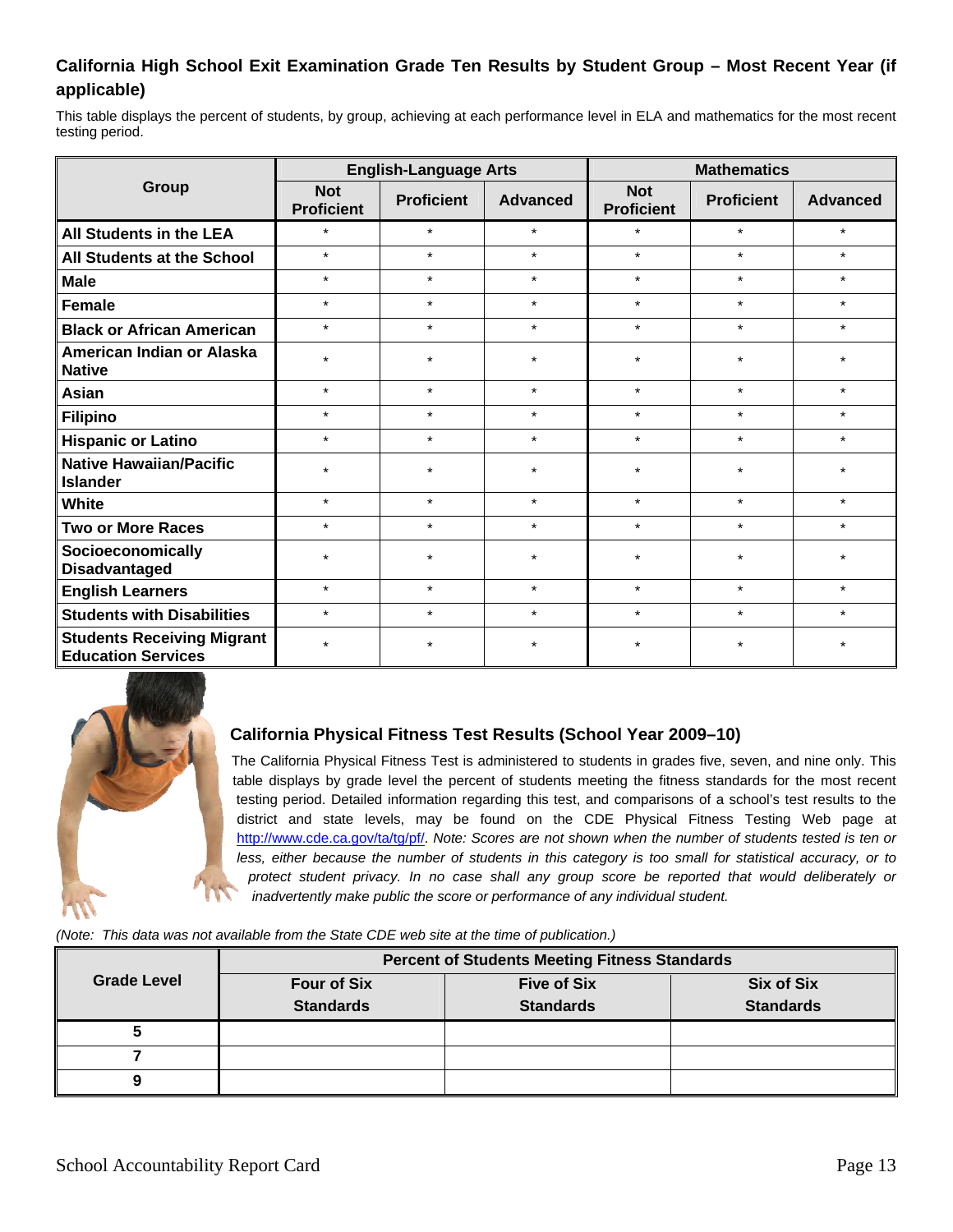# **X. Accountability**

#### **Academic Performance Index**

The Academic Performance Index (API) is an annual measure of state academic performance and progress of schools in California. API scores range from 200 to 1,000, with a statewide target of 800. Detailed information about the API can be found on the CDE Academic Performance Index (API) Web page at<http://www.cde.ca.gov/ta/ac/ap/>.



### **Academic Performance Index Ranks – Three-Year Comparison**

This table displays the school's statewide and similar schools' API ranks. The statewide API rank ranges from 1 to 10. A statewide rank of 1 means that the school has an API score in the lowest ten percent of all schools in the state, while a statewide rank of 10 means that the school has an API score in the highest ten percent of all schools in the state. The similar schools API rank reflects how a school compares to 100 statistically matched "similar schools." A similar schools rank of 1 means that the school's academic performance is comparable to the lowest performing ten schools of the 100 similar schools, while a similar schools rank of 10 means that the school's academic performance is better than at least 90 of the 100 similar schools.

| <b>API Rank</b> | 2007 | 2008 | 2009 |
|-----------------|------|------|------|
| Statewide       |      |      |      |
| Similar Schools |      |      |      |

## **Academic Performance Index Growth by Student Group – Three-Year Comparison**

This table displays, by student group, the actual API changes in points added or lost for the past three years. *Note: "N/A" means that the student group is not numerically significant or data were not available.*

| Group                                   |             | <b>Growth API Score</b> |         |      |
|-----------------------------------------|-------------|-------------------------|---------|------|
|                                         | $2007 - 08$ | 2008-09                 | 2009-10 | 2010 |
| All Students at the School              | N/A         | N/A                     | N/A     |      |
| <b>Black or African American</b>        | N/A         | N/A                     |         |      |
| American Indian or Alaska Native        | N/A         | N/A                     | N/A     |      |
| Asian                                   | N/A         | N/A                     | N/A     |      |
| <b>Filipino</b>                         | N/A         | N/A                     | N/A     |      |
| <b>Hispanic or Latino</b>               | N/A         | N/A                     | N/A     |      |
| <b>Native Hawaiian/Pacific Islander</b> | N/A         | N/A                     | N/A     |      |
| White                                   | N/A         | N/A                     | N/A     |      |
| <b>Two or More Races</b>                | N/A         | N/A                     | N/A     |      |
| <b>Socioeconomically Disadvantaged</b>  | N/A         | N/A                     | N/A     |      |
| <b>English Learners</b>                 | N/A         | N/A                     | N/A     |      |
| <b>Students with Disabilities</b>       | N/A         | N/A                     | N/A     |      |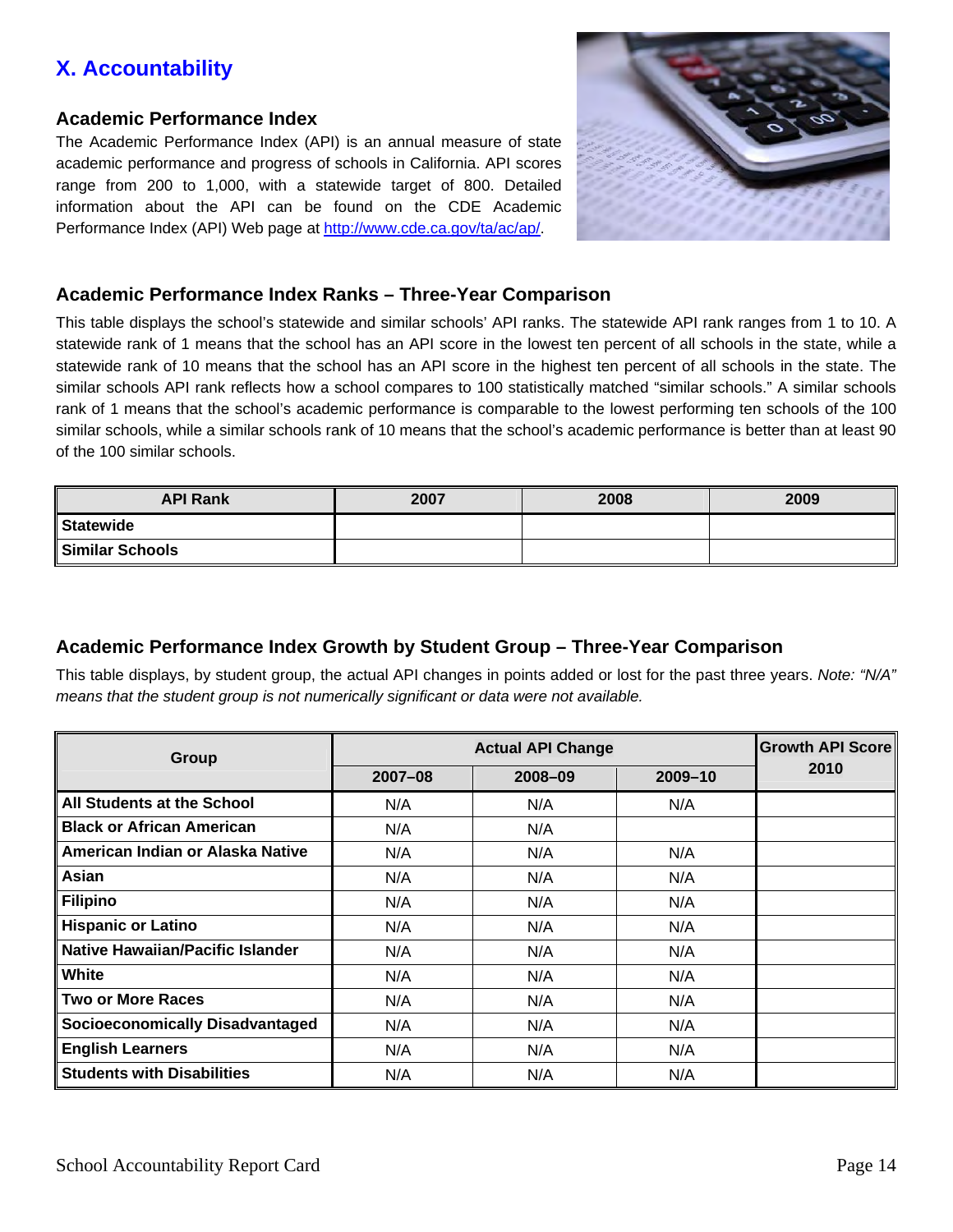#### **Academic Performance Index Growth by Student Group – 2010 Growth API Comparison**

This table displays, by student group, the 2010 Growth API at the school, LEA, and state level.

| <b>Group</b>                           | 2010 Growth API |            |              |  |  |  |  |
|----------------------------------------|-----------------|------------|--------------|--|--|--|--|
|                                        | <b>School</b>   | <b>LEA</b> | <b>State</b> |  |  |  |  |
| All Students at the School             |                 | 729        | 767          |  |  |  |  |
| <b>Black or African American</b>       |                 |            | 686          |  |  |  |  |
| American Indian or Alaska Native       |                 |            | 728          |  |  |  |  |
| Asian                                  |                 |            | 890          |  |  |  |  |
| Filipino                               |                 |            | 851          |  |  |  |  |
| <b>Hispanic or Latino</b>              |                 | 698        | 715          |  |  |  |  |
| Native Hawaiian/Pacific Islander       |                 |            | 753          |  |  |  |  |
| White                                  |                 | 786        | 838          |  |  |  |  |
| <b>Two or More Races</b>               |                 |            | 808          |  |  |  |  |
| <b>Socioeconomically Disadvantaged</b> |                 | 693        | 712          |  |  |  |  |
| <b>English Learners</b>                |                 |            | 692          |  |  |  |  |
| <b>Students with Disabilities</b>      |                 |            | 580          |  |  |  |  |

#### **Adequate Yearly Progress**

The federal Elementary and Secondary Education Act requires that all schools and districts meet the following Adequate Yearly Progress (AYP) criteria:

Participation rate on the state's standards-based assessments in ELA and mathematics

Percent proficient on the state's standards-based assessments in ELA and mathematics

API as an additional indicator

Graduation rate (for secondary schools)

Detailed information about AYP, including participation rates and percent proficient results by student group, can be found on the CDE Adequate Yearly Progress (AYP) Web page at <http://www.cde.ca.gov/ta/ac/ay/>.

#### **Adequate Yearly Progress Overall and by Criteria (School Year 2009–10)**

This table displays an indication of whether the school and the district made AYP overall and whether the school and the district met each of the six AYP criteria described above.

| <b>AYP Criteria</b>                        | <b>School</b> | <b>District</b> |
|--------------------------------------------|---------------|-----------------|
| Overall                                    | <b>No</b>     | Pend            |
| Participation Rate - English-Language Arts | N/A           | Yes             |
| Participation Rate - Mathematics           | N/A           | Yes             |
| Percent Proficient - English-Language Arts | No            | Pend            |
| Percent Proficient - Mathematics           | No            | Pend            |
| <b>API</b>                                 | Yes           | Yes             |
| <b>Graduation Rate</b>                     | Yes           | Pend            |

#### **Federal Intervention Program (School Year 2010–11)**

Schools and districts receiving federal Title I funding enter Program Improvement (PI) if they do not make AYP for two consecutive years in the same content area (ELA or mathematics) or on the same indicator (API or graduation rate). After entering PI, schools and districts advance to the next level of intervention with each additional year that they do not make AYP. Detailed information about PI identification can be found on the CDE Adequate Yearly Progress (AYP) Web page at <http://www.cde.ca.gov/ta/ac/ay/>.

| <b>Indicator</b>                                    | <b>School</b> | <b>District</b> |
|-----------------------------------------------------|---------------|-----------------|
| Program Improvement Status                          |               | Not In PI       |
| First Year of Program Improvement                   |               |                 |
| Year in Program Improvement                         |               |                 |
| Number of Schools Currently in Program Improvement  | N/A           |                 |
| Percent of Schools Currently in Program Improvement | N/A           | 33.3            |

School Accountability Report Card Page 15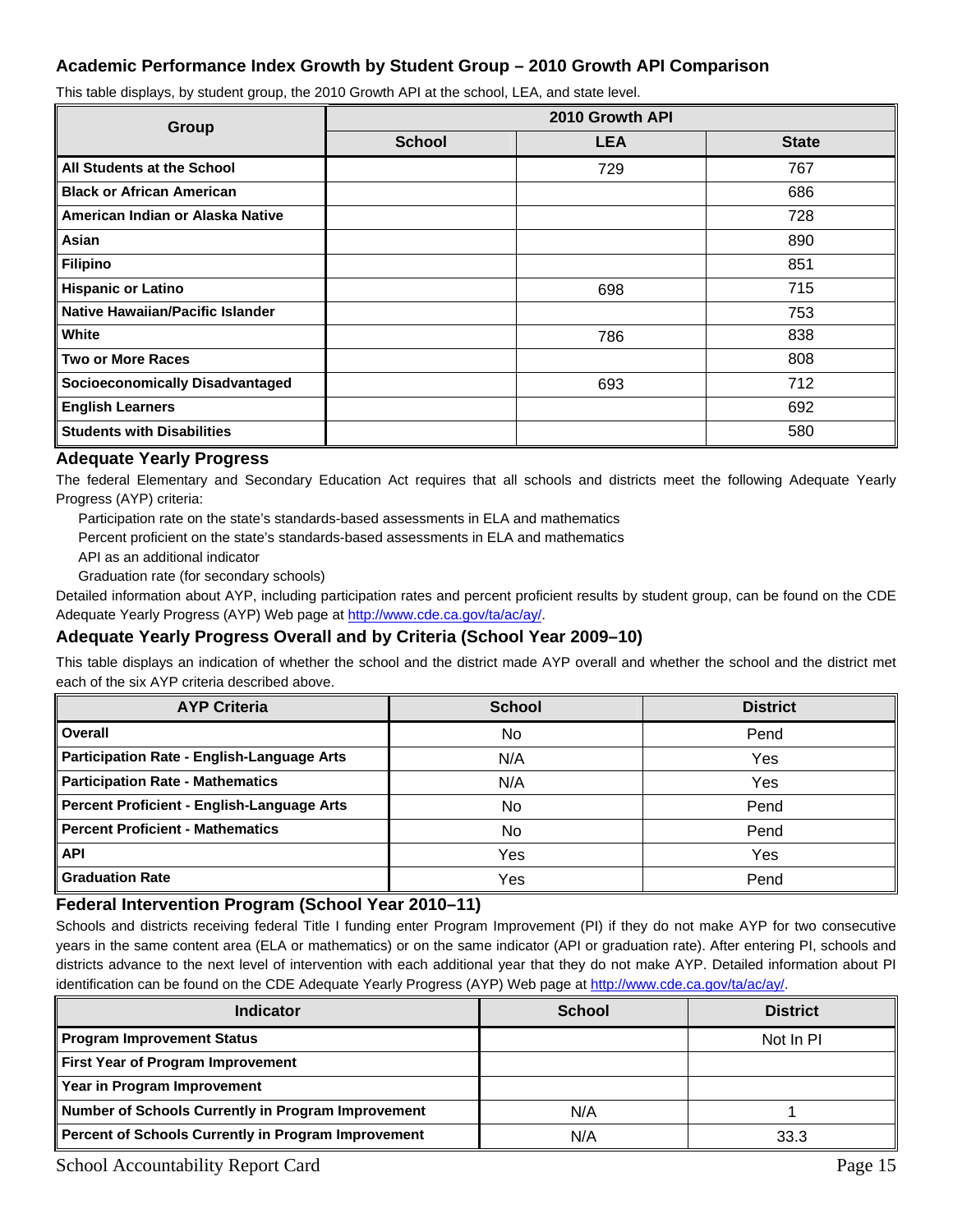# **XI. School Completion and Postsecondary Preparation**

### **Admission Requirements for California's Public Universities**

#### **University of California**

Admission requirements for the University of California (UC) follow guidelines set forth in the Master Plan, which requires that the top one-eighth of the state's high school graduates, as well as those transfer students who have successfully completed specified college course work, be eligible for admission to the UC. These requirements are designed to ensure that all eligible students are adequately prepared for University-level work. For general admissions requirements, please visit the General Admissions Information Web page at <http://www.universityofcalifornia.edu/admissions/general.html>. (Outside Source)

#### **[California State University](http://www.cde.ca.gov/ta/ac/sa/def08univreq.asp)**

Admission requirements for the California State University (CSU) use three factors to determine eligibility. They are specific high school courses; grades in specified courses and test scores; and graduation from high school. Some campuses have higher standards for particular majors or students who live outside the local campus area. Because of the number of students who apply, a few campuses have higher standards (supplementary admission criteria) for all applicants. Most CSU campuses utilize local admission guarantee policies for students who graduate or transfer from high schools and colleges that are historically served by a CSU campus in that region. For general admissions requirements please visit the California State University Web page at [http://www.calstate.edu/SAS/admreq.shtml.](http://www.calstate.edu/SAS/admreq.shtml) (Outside Source)

#### **Dropout Rate and Graduation Rate**

This table displays the school's one-year dropout rates and graduation rates for the most recent three-year period for which data are available. For comparison purposes, data are also provided at the district and state levels. Detailed information about dropout rates and graduation rates can be found on the CDE *DataQuest* Web page at [http://dq.cde.ca.gov/dataquest/.](http://dq.cde.ca.gov/dataquest/)

|                                   | <b>School</b> |             |         | <b>District</b> |         |         | <b>State</b> |             |         |
|-----------------------------------|---------------|-------------|---------|-----------------|---------|---------|--------------|-------------|---------|
| <b>Indicator</b>                  | 2006-07       | $2007 - 08$ | 2008-09 | 2006-07         | 2007-08 | 2008-09 | 2006-07      | $2007 - 08$ | 2008-09 |
| <b>Dropout Rate</b><br>$(1-year)$ | 33.3          | 25.0        | $***$   | 6.2             | 2.5     | $***$   | 4.4          | 3.9         | $***$   |
| <b>Graduation Rate</b>            | 77.8          |             | $***$   | 77.8            |         | $***$   | 80.6         | 80.2        | $***$   |

### **Completion of High School Graduation Requirements**

This table displays, by student group, the percent of students who began the 2009–10 school year in grade twelve and were a part of the school's most recent graduating class who met all state and local graduation requirements for grade twelve completion, including having passed both the ELA and mathematics portions of the CAHSEE or received a local waiver or state exemption.

| Group                                  | <b>Graduating Class of 2010</b> |                 |              |
|----------------------------------------|---------------------------------|-----------------|--------------|
|                                        | <b>School</b>                   | <b>District</b> | <b>State</b> |
| <b>All Students</b>                    |                                 | 25              | 95%          |
| <b>Black or African American</b>       |                                 | 0               | 90%          |
| American Indian or Alaska Native       |                                 | 2               | 95%          |
| Asian                                  |                                 | 0               | 97%          |
| <b>Filipino</b>                        |                                 | $\Omega$        | 98%          |
| <b>Hispanic or Latino</b>              |                                 | 12              | 92%          |
| Native Hawaiian/Pacific Islander       |                                 | 0               | 95%          |
| White                                  |                                 | 12              | 98%          |
| <b>Two or More Races</b>               |                                 | 0               | N/A          |
| <b>Socioeconomically Disadvantaged</b> |                                 | 17              | 91%          |
| <b>English Learners</b>                |                                 | 0               | 99%          |
| <b>Students with Disabilities</b>      |                                 |                 | 53%          |